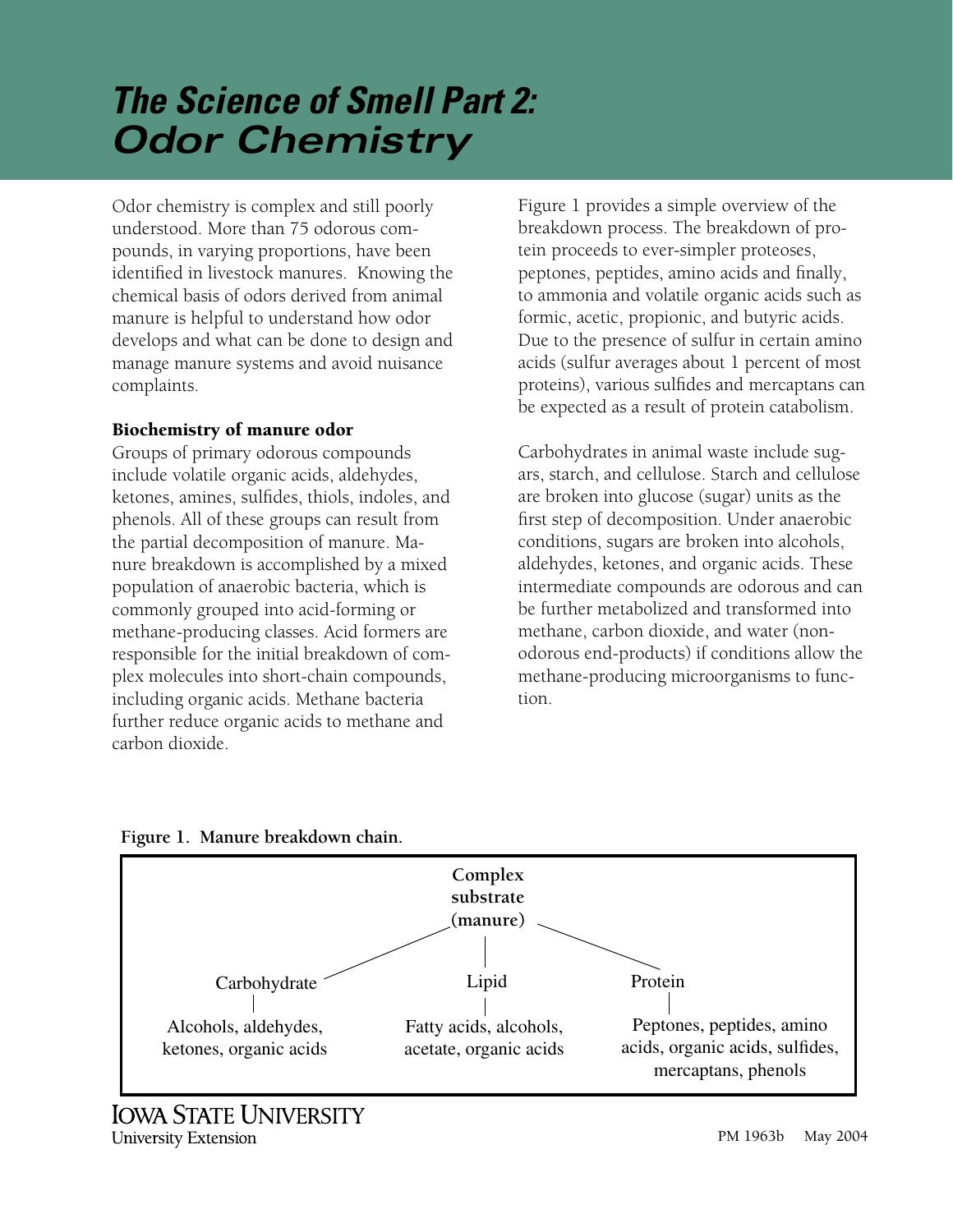Fats are esters of the tri-hydroxy alcohol called glycerol. Bacteria use fats as an energy source, hydrolyzing them first to the corresponding long-chain fatty acids and alcohols. These acids, along with those produced in the deamination of amino acids, undergo further breakdown in which acetic acid is cleaved from the original acid. Acetic acid is then potentially utilized as an energy source, yielding methane and carbon dioxide as end-products.

Examination of the metabolic pathways for the breakdown of manure components indicate that the following components are expected to result in: organic acids, alcohols, aldehydes, sulfides, simple hydrocarbons, carbon dioxide, ammonia, and methane. The presence of this mixture of organic materials and ammonia in an aqueous solution leads to the formation of several other groups, as reaction products. For example, ammonia in water-- a H+ receptor -- may be expected to react with acids and alcohols to yield amides and amines. Also, hydrogen sulfide in water may combine with alcohols, aldehydes, and acids to form mercaptans, thiols, and thioacids.

An accumulation of these intermediate metabolites results in an offensive smelling product, whereas containment of intermediate compounds for sufficient time allows methane producers to act and metabolize most of the odorous compounds into non-odorous methane. Background levels of sulfur in water may also be a source of odor.

### Physical chemistry

Any compound occurring in the atmosphere must have escaped the liquid phase. Thus, vapor pressure is an important factor which, within specific types of compounds, generally decreases with increasing molecular weight.

The solubility of a compound in water is another important factor in evaluating its significance as an atmospheric constituent. Insoluble gases, such as methane, escape immediately

after being produced, whereas more soluble compounds, such as ammonia, are retained in solution and can engage in biological and chemical reactions. Solubility of many compounds, and hence odor, is markedly influenced by the solution pH. Hydrogen sulfide is a particularly good example of the pH effect. Under conditions of high pH, almost no odor is detected whereas under acid conditions, the H+ and HS- ions combine, escape, and produce the typical sulfide odor  $(H_2S)$ . Ammonia  $(\text{NH}_3)$  is another good example of pH effect. The  $NH<sub>3</sub>$  in an acid medium accepts H+ to produce ammonium  $\left(\mathrm{NH}_4^+\right)$  which stays in solution and does not volatilize. Even with a pH up to 8, ammonia remains relatively soluble in liquids and little odor is detected. Above a pH of 9, however, ammonia is rapidly volatilized.

No single compound has been identified as a good predictor of odor sensation across situations in the field. Because of this, human panelists conduct odor measurements and quantify odor intensity and unpleasantness.

#### Odor characterization

Based on psychological tests, seven primary classes of olfactory stimulants have been found to preferentially excite separate olfactory cells. These classes are: 1) ethereal, 2) camphoraceous, 3) musky, 4) floral, 5) minty, 6) pungent, and 7) putrid. The nervous system integrates the responses from a number of cells to determine the identity of the primary odor stimulus being received. The intensity of the perceived odor class is related to the number of receptors bound and the degree of excitation of the olfactory cells. Table 1 shows the variation in concentration needed to produce equivalent odor intensities in the seven classes. Odor intensity, as referred to in Table 1, is the strength of the odor sensation as measured on a psychological reaction scale and is not a concentration. Complex odors result from the concurrent stimulation of two or more types of receptors. This implies that a single chemical can occupy more than one receptor site.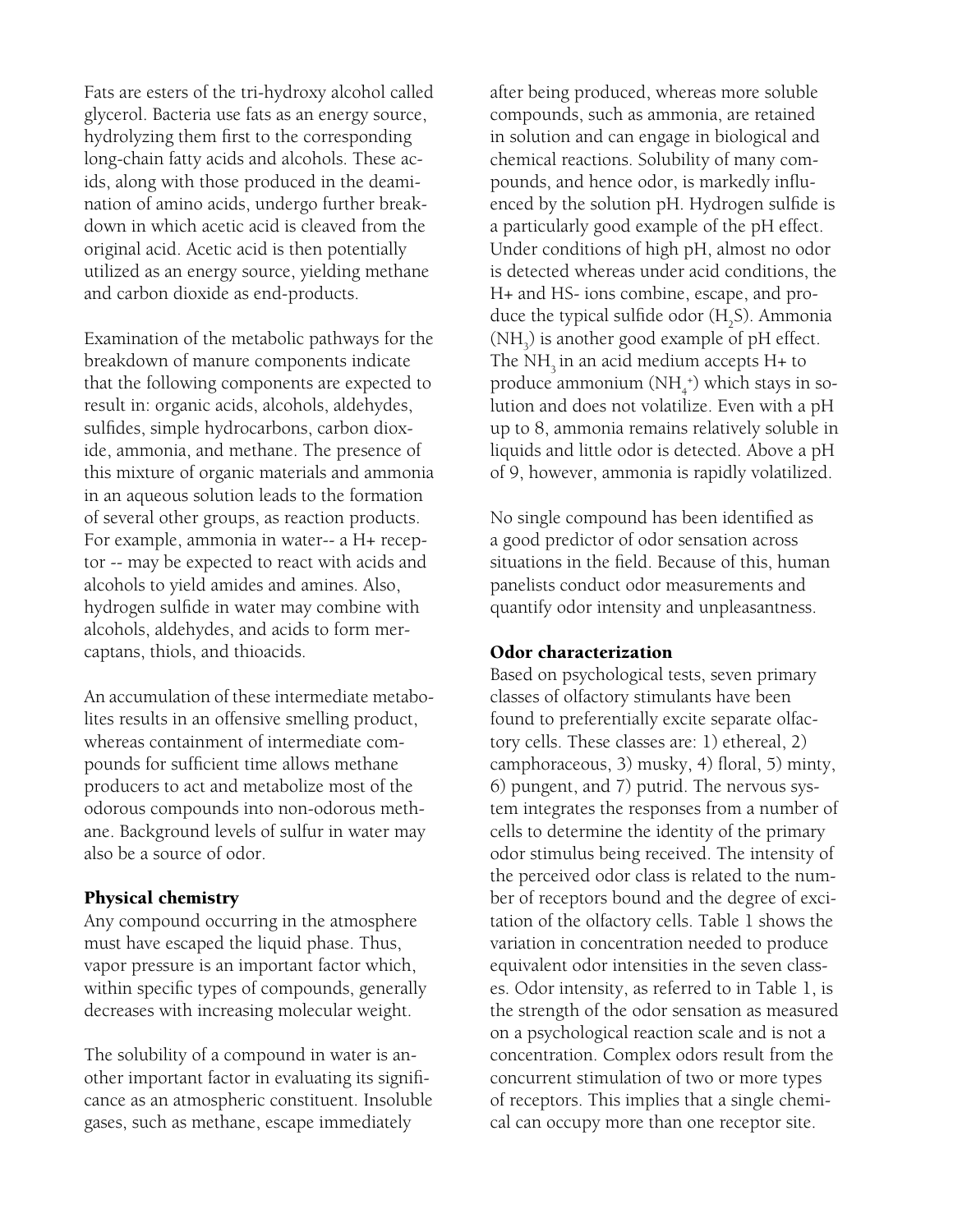**Table 1. Concentrations of the seven primary odor classes required to produce equal odor intensity.** 

| Odor          | Compound           | Concentration<br>(ppm) |
|---------------|--------------------|------------------------|
| Ethereal      | Ethylene Dichlor   | 800                    |
| Camphoraceous | 1,8 Cineole        | 10                     |
| Musky         | Pentadecanlacton   |                        |
| Floral        | Phenylethylmethyl  | 300                    |
|               | ethylcarbinol      |                        |
| Minty         | Methone            | 6                      |
| Pungent       | Formic acid        | 50,000                 |
| Putrid        | Dimethyl disulfide | 0.1                    |

The use of the seven primary odor classes is widely cited. However, it is unlikely that this list actually represents the true primary sensations of smell. More than 50 single substances have been identified in odor blindness studies, suggesting that there may be 50 or more sensations of smell.

A more flexible way of presenting the primary odors to clarify the idea of complex odors is through the use of Henning's odor prism (Fig. 2). Six primary odors are located at the corners of the prism. All other odors are mixtures of the primary odors and located on the surfaces and edges of the prism. Thus, odors consisting of two components would be





represented on the edges of the prism, threecomponent mixtures occupy the triangular surfaces, and four-component mixtures occupy the square surfaces.

# Odor interactions

Usually, an odorous stimulus is a combination of many scents. This is certainly the case in animal production facilities. The effect of one odor on another may be related to differences in the water solubility of the two odors resulting in a number of possible outcomes. Flowery, fruity odorants tend to have higher molecular weights. Aldehydes, esters, alcohols, ethers, halogens, phenols and ketones have more pleasant aromas than the lower molecular-weight carboxylic acids, nitrogenous compounds (not associated with oxygen), and sulfur-containing compounds. Blending of the two odors may occur, producing an odor with properties of both the original and properties unique to the newly-developed odors.

One odor may dominate another, or at least periodically, or the two odors may be smelled concurrently as individual odors. The complex nature of how odorants interact with each other is the primary challenge in determining how best to prevent odor formation. However, understanding that manure odors form as the result of incomplete breakdown of excreted products, and that many of these products are the result of excess protein in the diet can serve as the basis for odor management.

## Resources

This publication, along with PM 1963a, Science of Smell Part 1: Odor perception and physiological response; PM 1963c, Science of Smell Part 3: Odor detection and measurement (after 9/1/04) PM 1963d, Science of Smell Part 4: Principles of Odor Control (after 9/1/04) can be found on the Air Quality and Animal Agriculture Web page at: <http://www.extension.iastate.edu/airquality>.